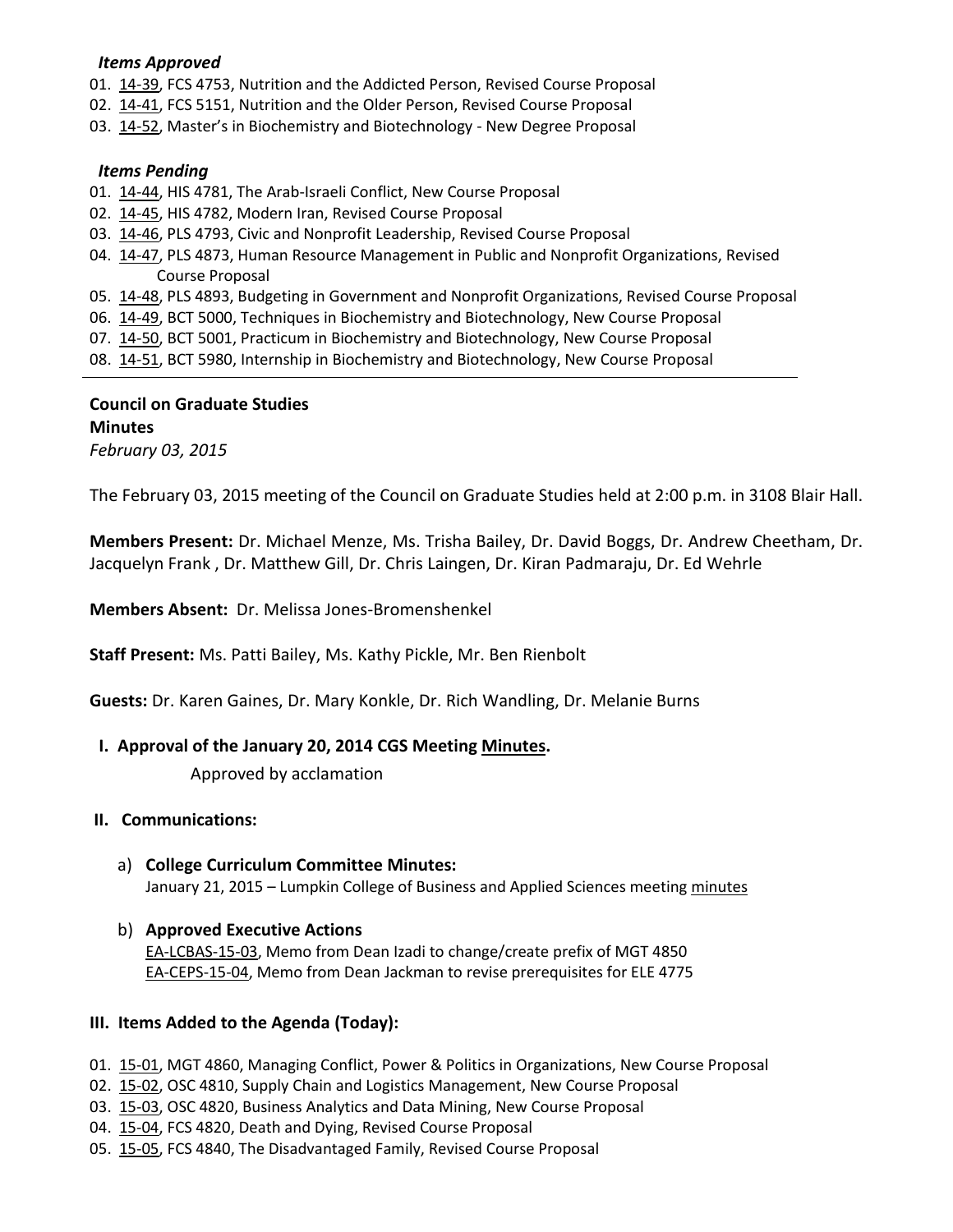06. [15-06,](http://castle.eiu.edu/~eiucgs/currentagendaitems/agenda15-06.pdf) FCS 4846, Aging and the Family, Revised Course Proposal

#### **IV. Items Acted Upon:**

**01.** [14-39,](http://castle.eiu.edu/~eiucgs/currentagendaitems/agenda14-39.pdf) FCS 4753, Nutrition and the Addicted Person, Revised Course Proposal; Melanie Burns presented the course. Council approved unanimously; Effective date – Summer 2015

(1-0-1) FCS 4753, Nutrition and the Addicted Person

Consideration of nutrition needs and eating problems of those with addictions, including nutrition management and treatment plans

Prerequisite(s):

FCS 2100 or its equivalent

**02.** [14-41,](http://castle.eiu.edu/~eiucgs/currentagendaitems/agenda14-41.pdf) FCS 5151, Nutrition and the Older Person, Revised Course Proposal; Melanie Burns presented the course. Council approved unanimously; Effective date – Summer 2015

(1-0-1) FCS 5151, Nutrition and the Older Person

Changes in aging as related to nutrition, dietary needs, and diet planning Prerequisite(s):

FCS 2100 or its equivalent

## *Please Note – partially due to recent changes in course proposal format, the council agreed items 14-44 – 14-51 required additional data with regard to learning objectives and categorization of assignments and evaluations.*

**03.** [14-44,](http://castle.eiu.edu/~eiucgs/currentagendaitems/agenda14-44.pdf) HIS 4781, The Arab-Israeli Conflict, New Course Proposal; Ed Wehrle presented the course. Council advised revisions prior to presenting for vote at next meeting on 02.17.15

**04.** [14-45,](http://castle.eiu.edu/~eiucgs/currentagendaitems/agenda14-45.pdf) HIS 4782, Modern Iran, Revised Course Proposal; Ed Wehrle presented the course. Council advised revisions prior to presenting for vote at next meeting on 02.17.15

**05.** [14-46,](http://castle.eiu.edu/~eiucgs/currentagendaitems/agenda14-46.pdf) PLS 4793, Civic and Nonprofit Leadership, Revised Course Proposal; Rich Wandling presented the course. Council advised revisions prior to presenting for vote at next meeting on 02.17.15

**06.** [14-47,](http://castle.eiu.edu/~eiucgs/currentagendaitems/agenda14-47.pdf) PLS 4873, Human Resource Management in Public and Nonprofit Organizations, Revised Course Proposal; Rich Wandling presented the course. Council advised revisions prior to presenting for vote at next meeting on 02.17.15

**07.** [14-48,](http://castle.eiu.edu/~eiucgs/currentagendaitems/agenda14-48.pdf) PLS 4893, Budgeting in Government and Nonprofit Organizations, Revised Course Proposal; Rich Wandling presented the course. Council advised revisions prior to presenting for vote at next meeting on 02.17.15

**08.** [14-49,](http://castle.eiu.edu/~eiucgs/currentagendaitems/agenda14-49.pdf) BCT 5000, Techniques in Biochemistry and Biotechnology, New Course Proposal; Mary Konkle presented the course. Council advised revisions prior to presenting for vote at next meeting on 02.17.15

**09.** [14-50,](http://castle.eiu.edu/~eiucgs/currentagendaitems/agenda14-50.pdf) BCT 5001, Practicum in Biochemistry and Biotechnology, New Course Proposal; Mary Konkle presented the course. Council advised revisions prior to presenting for vote at next meeting on 02.17.15

**10.** [14-51,](http://castle.eiu.edu/~eiucgs/currentagendaitems/agenda14-51.pdf) BCT 5980, Internship in Biochemistry and Biotechnology, New Course Proposal; Mary Konkle presented the course. Council advised revisions prior to presenting for vote at next meeting on 02.17.15

2